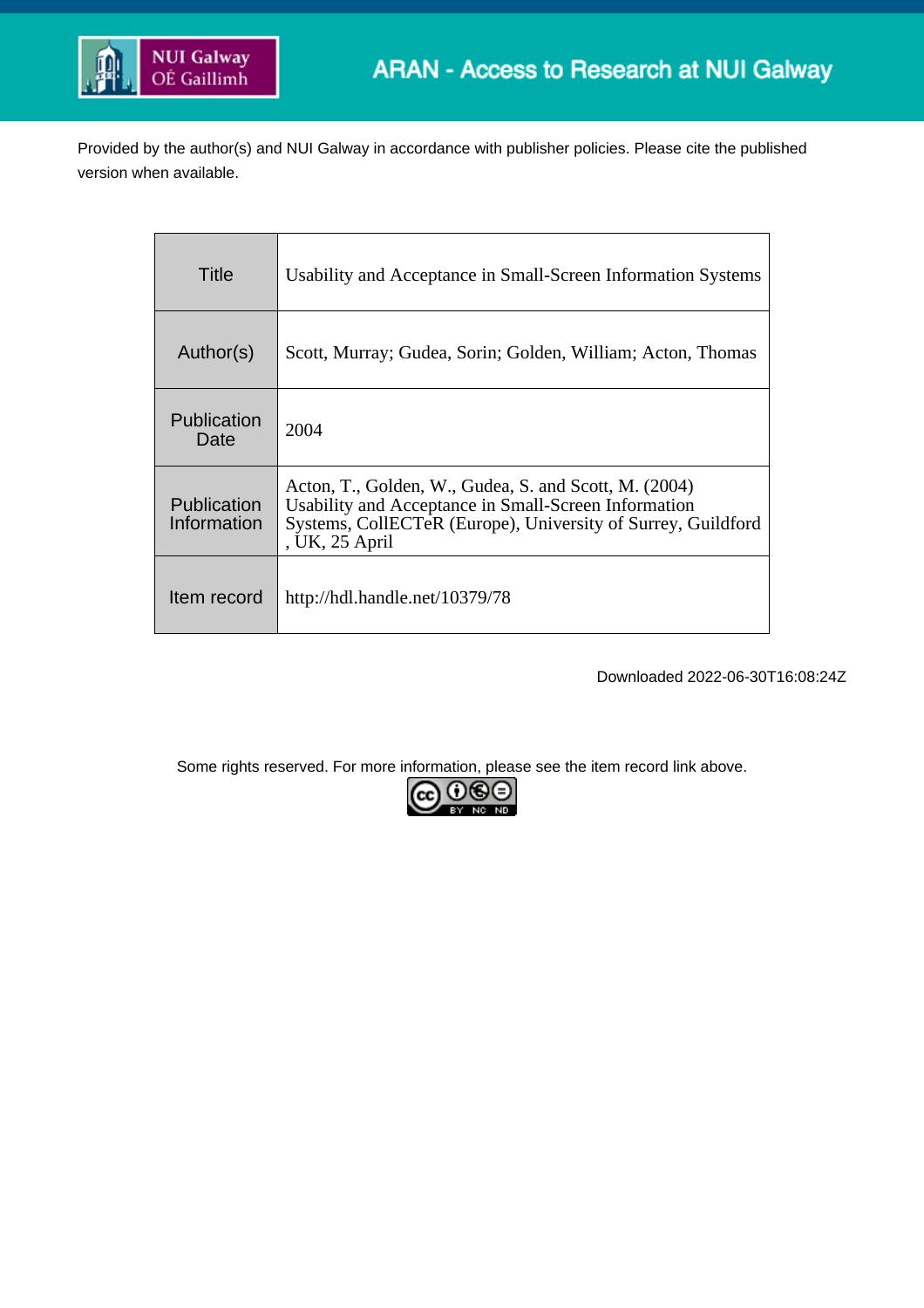# **Usability and Acceptance in Small-Screen Information Systems**

Thomas Acton Department of Accountancy & Finance National University of Ireland, Galway thomas.acton@nuigalway.ie

Willie Golden Department of Accountancy & Finance National University of Ireland, Galway willie.golden@nuigalway.ie

Sorin Gudea School of Information Science Claremont Graduate University, California, USA sorin.gudea@cgu.edu

Murray Scott Centre for Innovation & Structural Change National University of Ireland, Galway Direct Dial: + 353 - 91 - 512426 Fax:  $+353 - 91 - 750565$ email: murray.scott@nuigalway.ie

#### **Abstract**

The small screen sizes of mobile phones can create problems for users. There is a need for acceptable user interfaces that enable a better, more maximised use of the limited screen size while still providing high levels of usability. One method of maximising a limited display area is translucency. To examine the effect of translucency on interface usability we created a fully functioning simulation of a third generation mobile phone user interface, containing a translucent menu system. In this study translucency was implemented at 50% alpha, and two menu levels deep. Objective and subjective aspects of usability and acceptance were gathered. Within the focus of the research the study yielded interesting findings positively relating translucency to perceived usability and measures of acceptance of small screen information systems. This paper presents the results of this study, and presents avenues for continuing research *arising from the findings.*

#### **Keywords**

Usability, Acceptance, Small Screen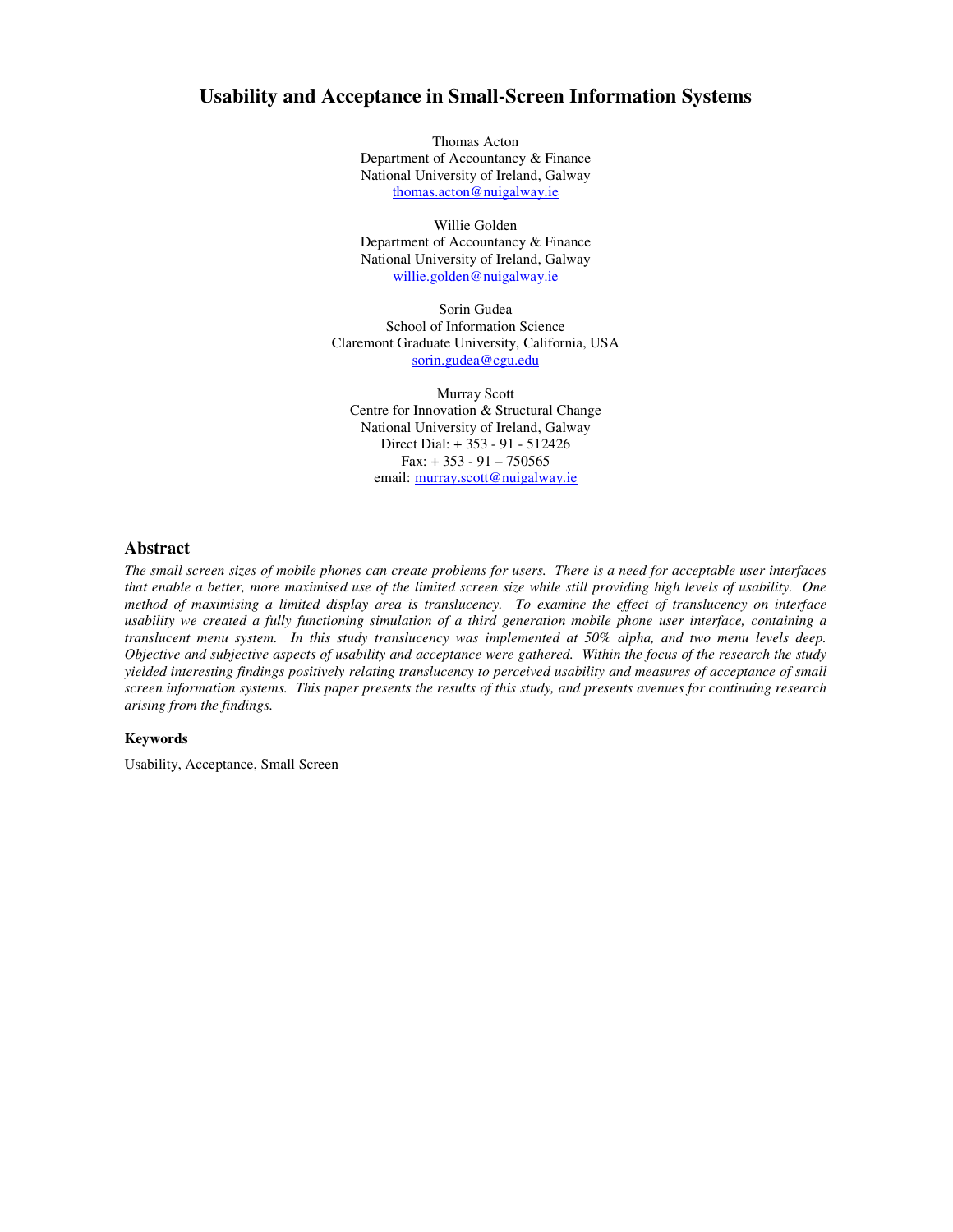# **1. INTRODUCTION**

The screen sizes of mobile phones can create problems for users – the small screen space can display relatively little data at a given time, resulting in difficulties in using the device for complex tasks. Yet these devices are becoming more and more pervasive, and with the advent of 3G phones the potential of these devices will be considerably expanded. There is a need for techniques that enable a better, more maximised use of the limited screen size while still providing for intuitive use. One means to help make the most of a limited display area is translucency; a method by which the user can (to some degree) visibly see through on-screen displayed 'objects' to those beneath them. Translucency provides concurrent access to multiple screen layers, and as such can help maximise display space limitations. However, it remains unclear how such translucency might affect the usability of the device's user interface.

## **2. FROM USABILITY TO ACCEPTANCE**

Interface usability and acceptance by users can be assessed using various metrics (Bawa 1994; Robinson and Fitter 1992). Purposeful and sententious usability emerges not only from the collection and analysis of quantitative measurement variables (Davis 1989; Van der Heijden 2001), but also from careful and deliberate consideration and inclusion of subjective qualitative criteria (Tractinsky et al. 2000). From an objective perspective, usability is measurable using quantifiable data such as user performance, error rates, or time taken to complete tasks, using positivist scientific methods embodied in closed system experimentation, and is an objective approach to usability evaluation. This approach comprises actual usability. On the other hand, and from an interpretive and subjective perspective, usability is measurable either quantitatively or qualitatively, but based on user perceptions, attitudes, and intentions towards aspects of the interface, including perceptions of ease-of-use, usefulness, and intentions towards usage and acceptance of the underlying system (Davis 1989). This comprises perceived or 'apparent' usability. Furthermore, for the purposes of usability measurement and data collection, actual and perceived usability may be treated as separate entities (Davis 1986; Davis et al. 1989; Van der Heijden 2001).

Subjective user perceptions towards an interface can directly mediate perceptions of system usability (Benbunan-Fich 2001; Tractinsky 1997). Indeed research has shown that user perceptions towards a system's interface are strongly related to apparent usability and may significantly affect overall system acceptability (Hassenzahl et al. 2001; Schenkman and Jonsson 2000; Tractinsky 1997). Tractinsky (1997) found that aspects of an interface that lead to user opinions of increased perception in usability of the system can result in an increased user acceptance of the system. A major aspect of perceived usability, and therefore a predictor of acceptability is 'ease-of-use'. Many argue that system use is affected by the system's 'perceived ease-of-use and perceived usefulness', and that perceived ease-of-use has a positive effect on an individual's attitudes and intentions toward using an information system (Davis et al., 1989; Hassenzahl and Wessler 2000; Mathieson and Kiel 1998; Van der Heijden 2001; Venkatesh and Davis 2000). Furthermore, Venkatesh and Davis (2000) affirm that much previous research has established that perceived ease of use is 'an important factor influencing user acceptance and usage behavior of information technologies' (figure 1).



**figure 1** Influence of perceptions on mediators of acceptance

Measuring perceived usability can be accomplished through the observation of actual users interacting with the interface and collecting objective and subjective data gauging the ease of use, and the users'satisfaction with that interface (Benbunan-Fich 2001; Chin et al. 1988; Nielsen 2001; Nielsen and Levy 1994). As such, perceived usability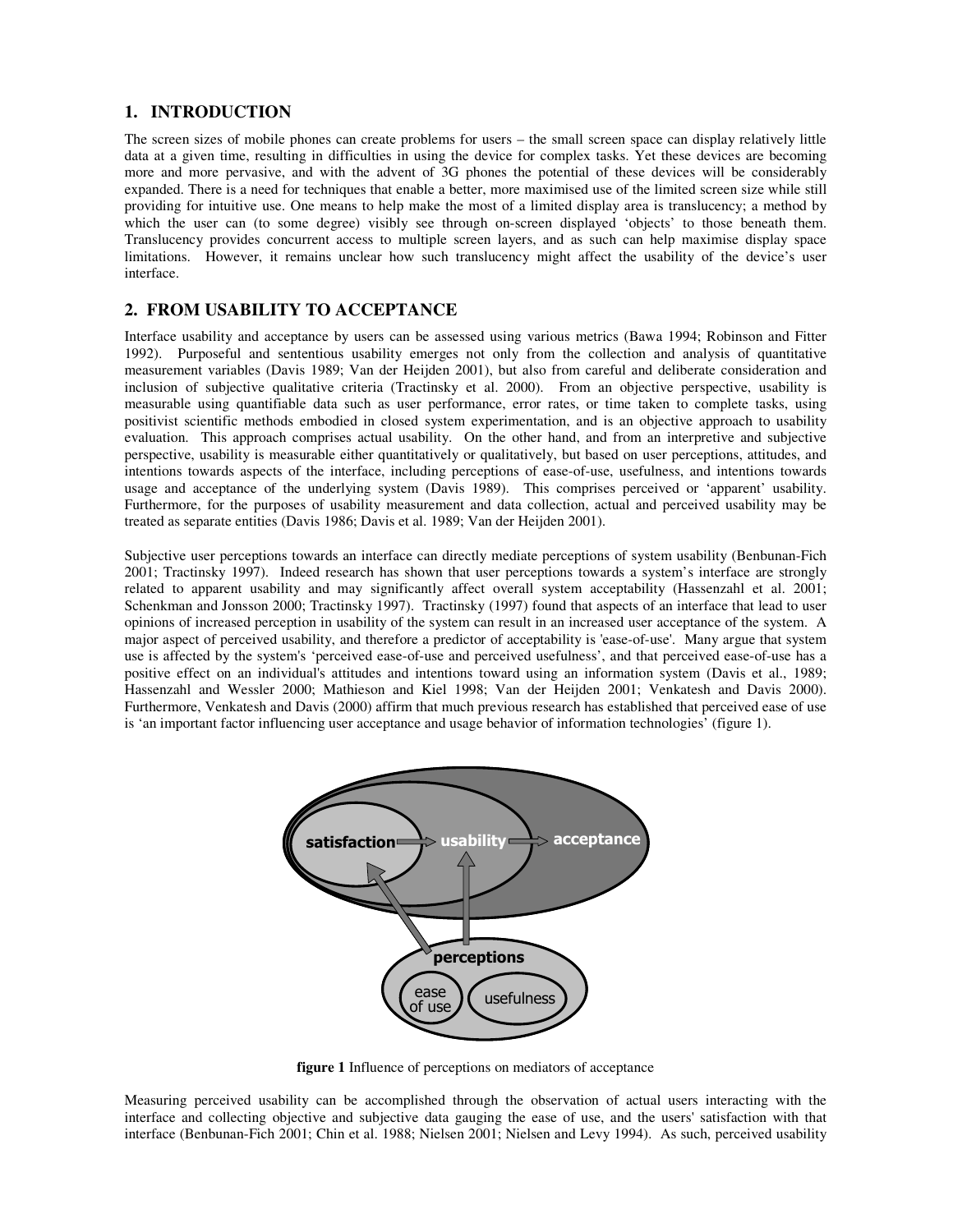is inextricably linked not only to user acceptance of a user interface's underlying system through mediation, but encompasses user satisfaction, and is itself mediated by it. Various tools exist to assist in measurement of perceived usability: amongst these is the Technology Acceptance Model (TAM) (Davis 1986; Davis 1989; Davis et al. 1989; Van der Heijden 2001). TAM has been extended by Al-Gahtani & King (1999) to include constructs such as compatibility, user characteristics, system rating and the end-user computing satisfaction (EUCS) construct as a surrogate for measures for acceptance. The Unified Theory of Acceptance and Use of Technology (UTAUT) proposed by Venkatesh et al. (2003) extends TAM to take into account several new constructs (Performance Expectancy, Effort Expectancy, and Social Influence) that bear significant influence on behavioral intention and ultimately usage of technologies. An extensive analysis of the applicability and usefulness of the TAM model is provided in Acton and Golden (2003).

The Theory of Reasoned Action [TRA] (Fishbein and Ajzen 1975) provides a theoretical basis for the link between attitude and behavior. Both TAM and TRA models suggest that satisfaction with a particular technology leads to usage. Other kernel theories are based on the Information Systems (IS) success research stream (DeLone & McLean 1992; DeLone & McLean 2003; Rai, Lang, & Welker 2002). Important determinants of IS success are identified as user satisfaction (Baroudi and Orlikowski 1988; Doll and Torkzadeh 1988), user-perceived benefits (Guimaraes et al. 1992), and self-efficacy (Edison & Geissler 2003). Several antecedents to perceived usefulness and perceived ease of use stem from the realm of cognitive absorption and involve temporal dissociation, focused immersion, heightened enjoyment, control, and curiosity. In turn, these have as antecedents individual traits of playfulness and personal innovativeness (Agarwal and Karahanna 2000).

For this study usability was assessed using well-established methods for both objective and subjective measures (Davis 1989; Van der Heijden 2001). Objective measures of usability included data gauging user performance, error rates, and time taken to complete defined tasks. Subjective measures were based on the TAM model and included user perceptions of interface ease-of-use, in addition to feelings and impressions of satisfaction, enjoyment, and usefulness.

## **3. METHOD**

To examine the effect of translucency on user interface usability we created a fully functioning simulation of a prototype third generation mobile phone, containing a translucent menu system through which users could navigate and make menu selections (see Acton and Golden 2003). Where menus 'overlapped' one another on screen, users could see through the top-most menu (at 50% translucency) to a completely visible menu beneath.

In parallel we created a control interface, similar in all respects but lacking translucency, so that where menus overlapped the underlying menu(s) were at least partially obscured. Translucency was implemented two menus deep. Under controlled laboratory conditions seventy University students, randomly split into two groups, carried out blind usability tests on the design: individuals in one group carried out seven randomised yet well-defined tasks using the translucent prototype, those in the other group carried out the same tasks on the control version. These tasks were based on the most common tasks currently carried out on existing mobile phones, and included tasks related to third generation functionality.

For the tests each participant worked only with either the translucent or non-translucent interface, and was unaware of the existence of the other version. The pivotal question is 'Does menu translucency affect the usability and acceptance of a third generation mobile phone user interface?'

#### **4. FINDINGS**

The study yielded interesting results. On a subjective level the presence of translucent menus had very substantial effects: the translucent interface was perceived to be more enjoyable and more attractive than the control version. Additionally for the translucent interface, navigation through nested menus was found to be easier, and the presence of translucency perceived to be useful. Yet the objective measures showed no real differences in terms of the time taken to complete tasks, or the number of errors made, between the translucent and non-translucent systems. Thus, from an objective viewpoint translucent menus did not enable users to complete tasks more quickly, or with fewer errors, yet subjectively translucency gave users the "feeling" of having a more usable interface. As a result of this discrepancy we further investigated the inter-connectedness between perceptions of ease-of-use, enjoyment, attractiveness, and usefulness. In so doing we found that user perceptions of the interface as enjoyable led directly to a higher perception of how easy it is to use. In addition, perceiving the translucent menu version to be more attractive led directly to an increased perception of its usefulness.

The key finding here is that user perceptions directly influence the usability rating achieved by a system's user interface. Such perceptions can be based on subjective items such as the extent to which the user interface is attractive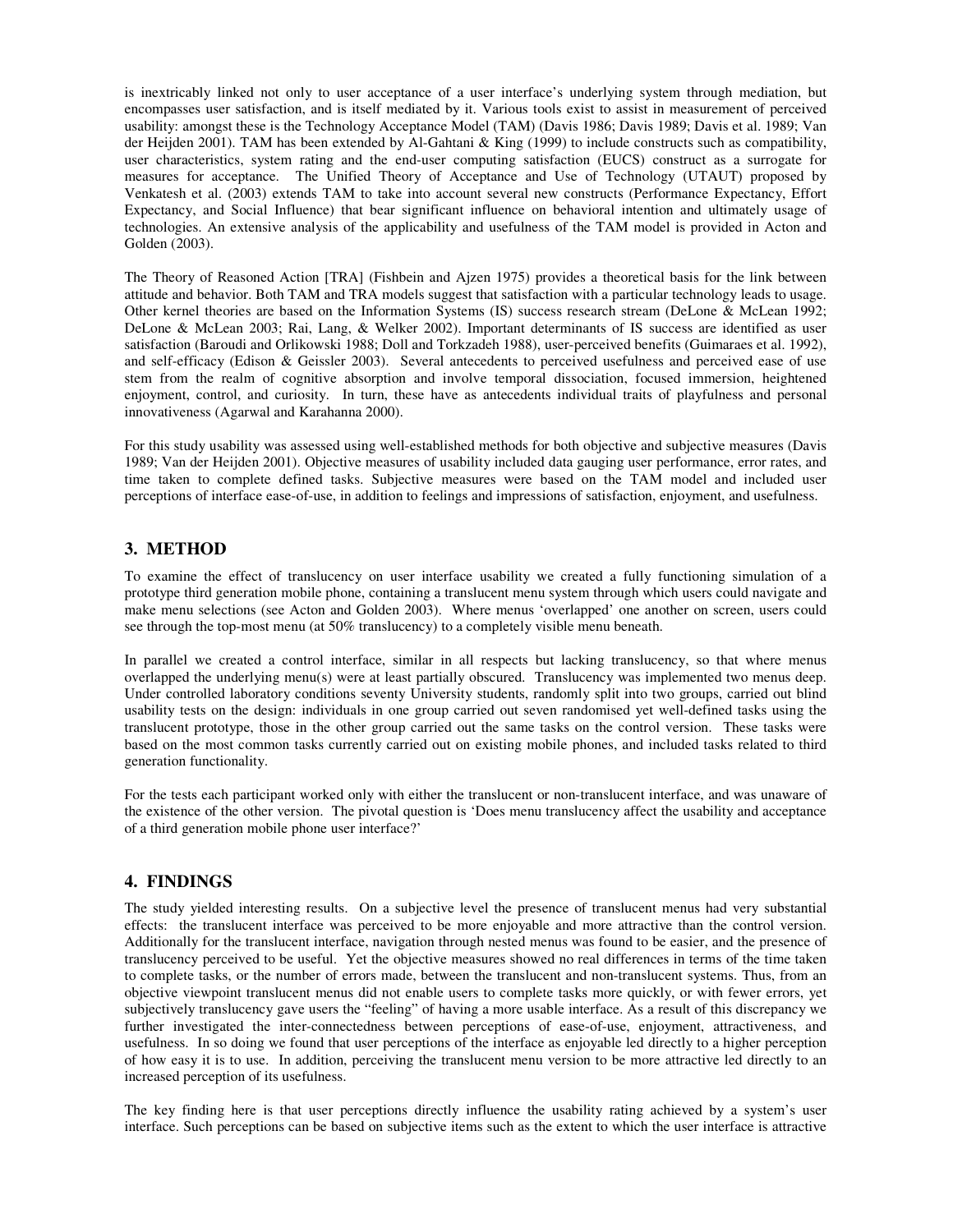and enjoyable, rather than on objective measures such as task completion times. This particular study, at the solitary 50% translucency level implemented, shows that although translucent menus did not speed up or slow down user interactions with their mobile phone, designers may wish to include translucent menu systems in small-screen systems to increase enjoyment and attractiveness, as a means of achieving a better usability rating by users.

## **6. DISCUSSION AND CONCLUSIONS**

Thus far, this research highlights a major challenge of applications with small screens in contrast with traditional largescreen information systems, namely the increased importance of maximization of the available screen area. The research presented here demonstrates the effectiveness of a new way to address this challenge through translucency of on-screen menus.

Following on from this initial study, which examined the effects of 50% translucency on displayed interface menus on a single, simulated mobile phone small screen system, many issues remain to be addressed before the overall effects of translucency can be assessed: first the possible differences in effects of varying translucency levels on actual and perceived usability, and thus their effects on user acceptance; second the possible usability implications of translucency implemented on other on-screen objects other than menu systems; third the possible effects of translucency on the usability of other applications for small screens, and fourth the possible influence of the translucency variable relative to varying screen size, such as the very small screen on a mobile phone compared with a larger sized screen on a personal digital assistant. These, and other 'next steps' pose a challenge to the researchers going forward, so that translucency can be bounded in its influence on aspects of usability and acceptance of small screen information systems.

## **7. REFERENCES**

Acton, T. and Golden, W. (2003) Active Screen Space Maximisation on Small Devices, 8th European Collaborative Electronic Commerce Technologies and Research (CollECTeR) (Eds, Acton, T. and Swatman, P.), Galway, Ireland, June 24th.

Agarwal, R., Karahanna, E. (2000) Time Flies When You'Re Having Fun: Cognitive Absorption And Beliefs About Information Technology Usage. MIS Quarterly, 24(4), 665-694.

Al-Gahtani, S., King. M. (1999) Attitudes, satisfaction and usage: factors contributing to each in the acceptance of information technology. Behaviour & Information Technology. 18(4), 277-297.

Bawa, J. (1994) Comparative Usability Measurement - the Role of the Usability Lab in PC-Magazine-UK and PC/Computing, Behaviour & Information Technology, 13 (1-2), pp. 17-19.

Baroudi, J.J. and Orlikowski, W.J. (1988) A short form measure of user information satisfaction: a psychometric evaluation and notes on use. Journal of Management Information Systems, **4**(4), 45-59.

Benbunan-Fich, R. (2001) Using Protocol Analysis To Evaluate The Usability Of A Commercial Web Site, Information & Management, 39 (2), pp. 151-163.

Chin, J. P., Norman, K. L. and Diehl, V. A. (1988) Development of a Tool Measuring User Satisfaction of the Human-Computer Interface, ACM SIGCHI 88, pp. 213-218.

Davis, F. D. (1986) A Technology Acceptance Model for Empirically Testing New End-User Information Systems: Theory and Results, Unpublished Doctoral dissertation, Sloan School of Management, Massachusetts Institute of Technology.

Davis, F. D. (1989) Perceived Usefulness, Perceived Ease of Use, and User Acceptance of Information Technology, MIS Quarterly, September, pp. 318-340.

Davis, F. D., Bagozzi, R. P. and Warshaw, P. R. (1989) User Acceptance Of Computer Technology: A Comparison Of Two Theoretical Models, Management Science, 35 (8), pp. 982-1003.

DeLone, W. H., & McLean, E. R. (1992). Information Systems Success: The Quest for the Dependent Variable. Information Systems Research, 3(1), 60-95.

DeLone, W. H., & McLean, E. R. (2003). The DeLone and McLean Model of Information Systems Success: A Ten-Year Update. Journal of Management Information Systems, 19(4), 9-30.

Doll, W. and Torkzadeh, G. (1988) The measurement of end user computing satisfaction. MIS Quarterly, **12**(2), 259-2 74.